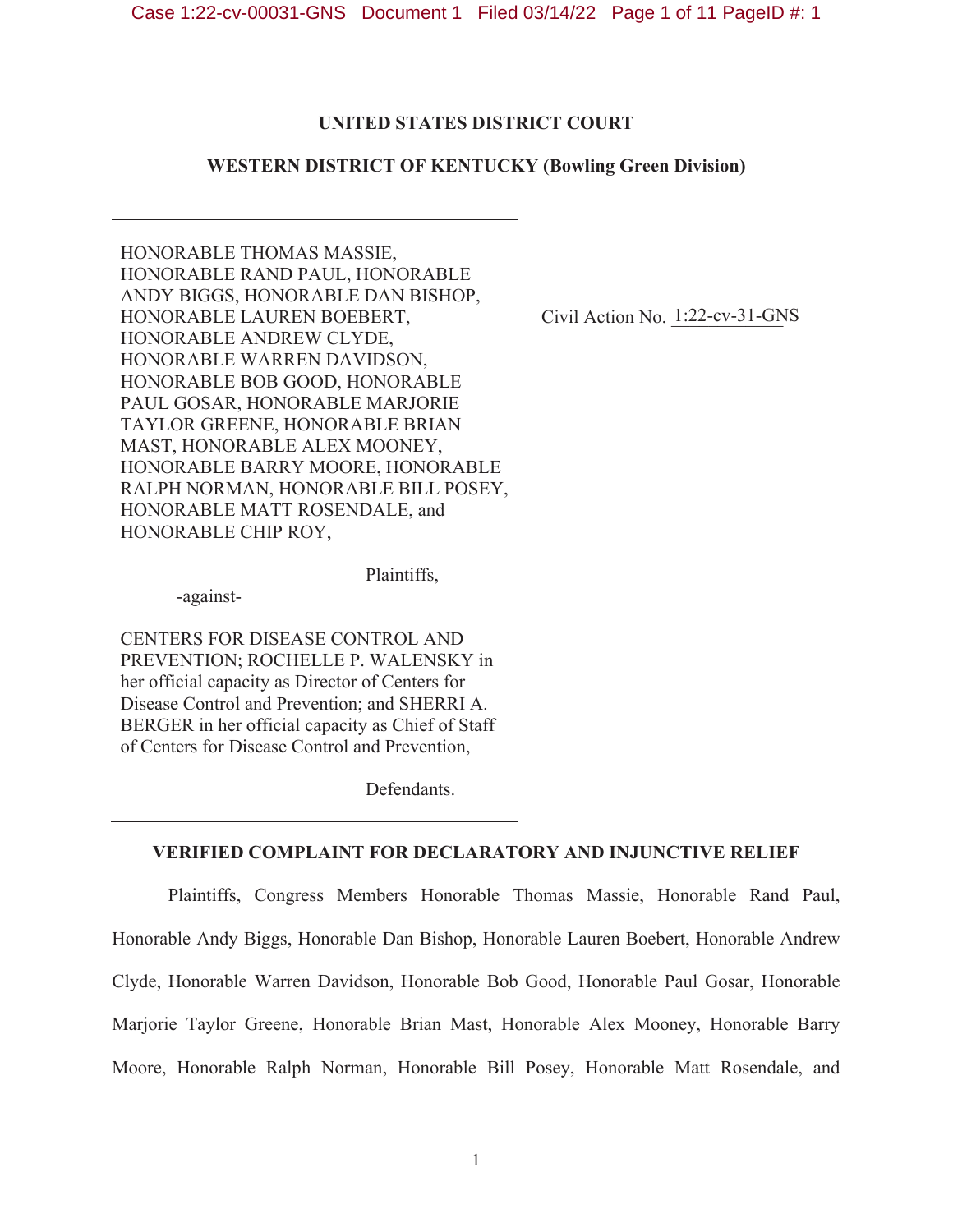Honorable Chip Roy (collectively, the "**Members**") bring this action against Defendants Centers for Disease Control and Prevention ("**CDC**"), Rochelle P. Walensky (Director of the CDC), and Sherri A. Berger (Chief of Staff of the CDC), (collectively, "**Defendants**").

## **PRELIMINARY STATEMENT**

1. This case seeks review of an order from the CDC that requires individuals to wear a face mask in transportation facilities and on certain modes of transportation, including airplanes.

2. It has been more than two years since the virus that causes COVID-19 was first detected in the United States. During that period, Americans have been subject to an increasing amount of government overreach, often in violation of relevant statutes and the United States Constitution. This is a case seeking to remedy one such overreach.

3. Members seek a declaration and injunction against Defendants' mandate requiring individuals to wear masks while on commercial airlines, conveyances, and at transportation hubs as provided in the *Requirement for Persons to Wear Masks While on Conveyances and at Transportation Hubs*, 86 Fed. Reg. 8025 (Feb. 3, 2021), available at https://www.govinfo.gov/ content/pkg/FR-2021-02-03/pdf/2021-02340.pdf (the "**Mask Mandate**").

4. Defendants should be enjoined from enforcing the Mask Mandate because none of the statutes or regulations cited by the CDC for the authority to adopt this regulation  $-42$  U.S.C. § 264, 42 C.F.R. §§ 70.2 (the regulation implementing § 264), 71.31(b), and 71.32(b) – permit the CDC to implement or enforce the Mask Mandate. (*Infra* Count I.) Even if Congress had granted the CDC the authority to promulgate the Mask Mandate, this authority would violate the nondelegation doctrine. (*Infra* Count II.)

## **PARTIES**

5. Plaintiffs are the following Members of Congress listed with their state of residence: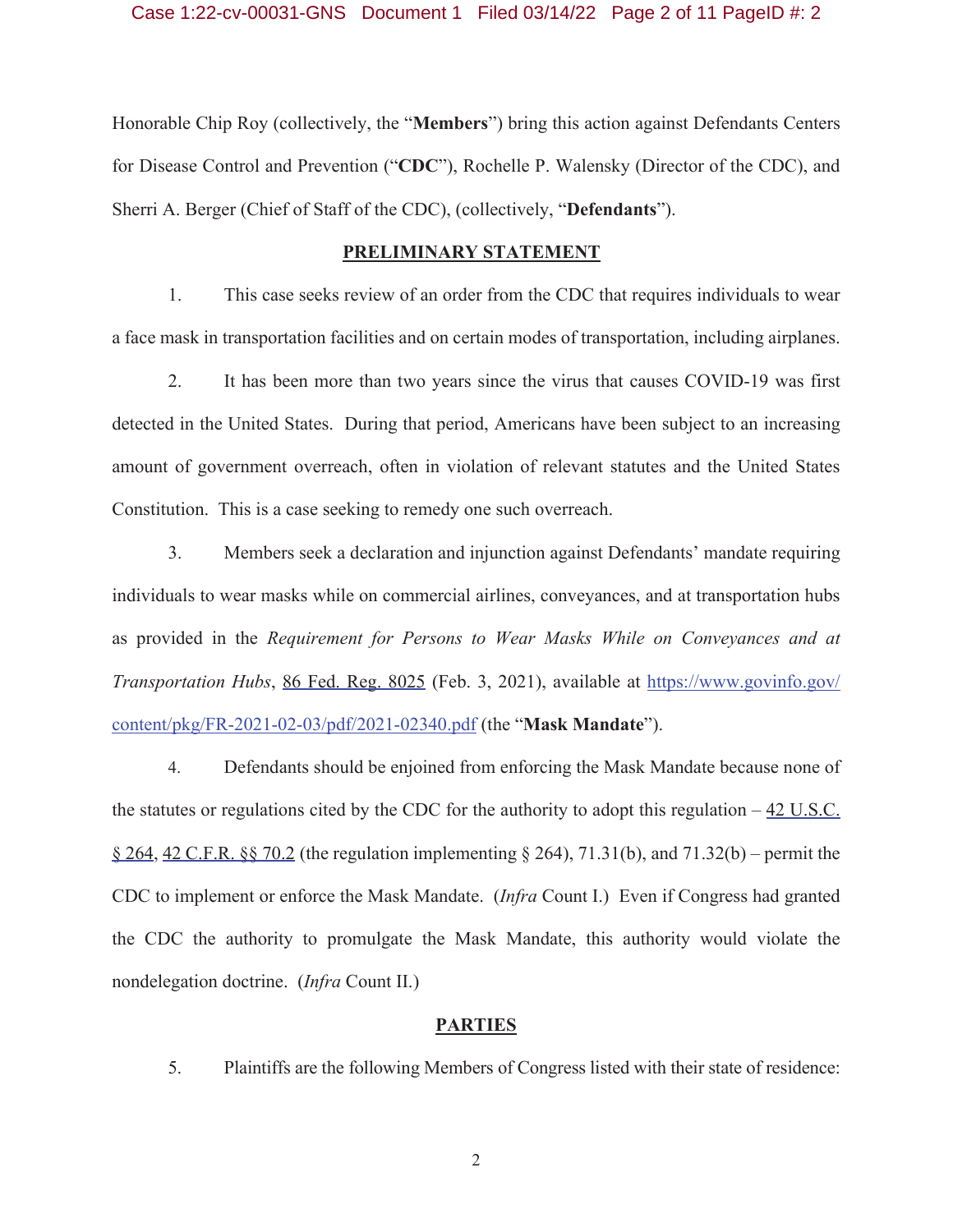- a. Thomas Massie Kentucky
- b. Rand Paul Kentucky
- c. Andy Biggs Arizona;
- d. Dan Bishop North Carolina;
- e. Lauren Boebert Colorado;
- f. Andrew Clyde Georgia;
- g. Warren Davidson Ohio;
- h. Bob Good Virginia;
- i. Paul Gosar Arizona;
- j. Marjorie Taylor Greene Georgia;
- k. Brian Mast Florida;
- l. Alex Mooney West Virginia;
- m. Barry Moore Alabama;
- n. Ralph Norman South Carolina;
- o. Bill Posey Florida;
- p. Matt Rosendale Montana; and
- q. Chip Roy Texas.

6. Defendant CDC is an agency of the United States and is part of U.S. Department of Health and Human Services. Defendant Rochelle P. Walensky, MD is the Director of the CDC and is sued in her official capacity. Defendant Sherri A. Berger, MSPH is the Chief of Staff for the CDC and is sued in her official capacity.

# **JURISDICTION AND VENUE**

6. This Court has subject matter jurisdiction pursuant to 28 U.S.C. § 1331, 28 U.S.C.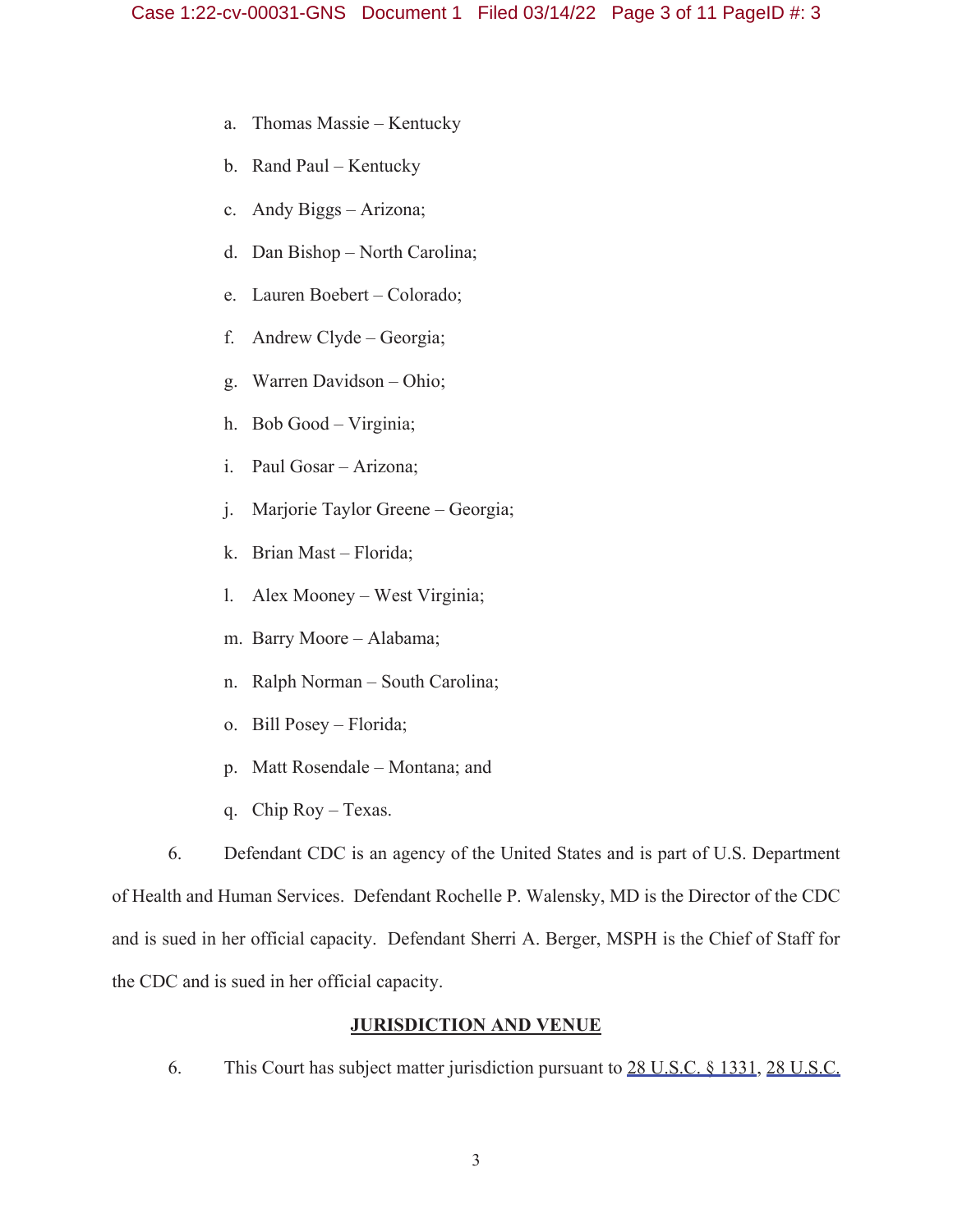§ 1346(a)(2), and 5 U.S.C. §§ 702 and 706. This Court has the authority to grant declaratory relief under 28 U.S.C. § 2201 and injunctive relief under 28 U.S.C. § 2202.

7. Venue is proper within this judicial district and division pursuant to 5 U.S.C. § 703 and 28 U.S.C. § 1391(e)(1)(C) because one of the Members, Senator Rand Paul, resides in this District and division and this action is brought against Defendants solely in their official capacities. Venue is proper in the Western District of Kentucky pursuant to 28 U.S.C. § 97(b).

### **FACTS**

## **A. The Mask Mandate**

8. On January 29, 2021, Defendant Berger issued the Mask Mandate and it became effective on February 3, 2021. *See* 86 Fed. Reg. 8025, 8026 (Feb. 3, 2021).

9. The Mask Mandate requires people who are "boarding, disembarking, and traveling" through a "transportation hub" or on "conveyances" into and within the United States to wear masks over their nose and mouth. *Id.* at 8029. The Mask Mandate defines the terms "mask," "conveyance," and "transportation hub" as follows:

- A "mask" is defined as "a material covering the nose and mouth of the wearer, excluding face shields." *Id.* at 8026.

- A "conveyance" is defined as "an aircraft, train, road vehicle, vessel . . . or other means of transport, including military," and includes rideshare arrangements. *Id.* at 8027.

- A "transportation hub" is defined as "any airport, bus terminal, marina, seaport or other port, subway station, terminal (including any fixed facility at which passengers are pickedup or discharged), train station, U.S. port of entry, or any other location that provides transportation subject to the jurisdiction of the United States." *Id.*

10. The Order requires conveyance operators and transportation hub operators to

4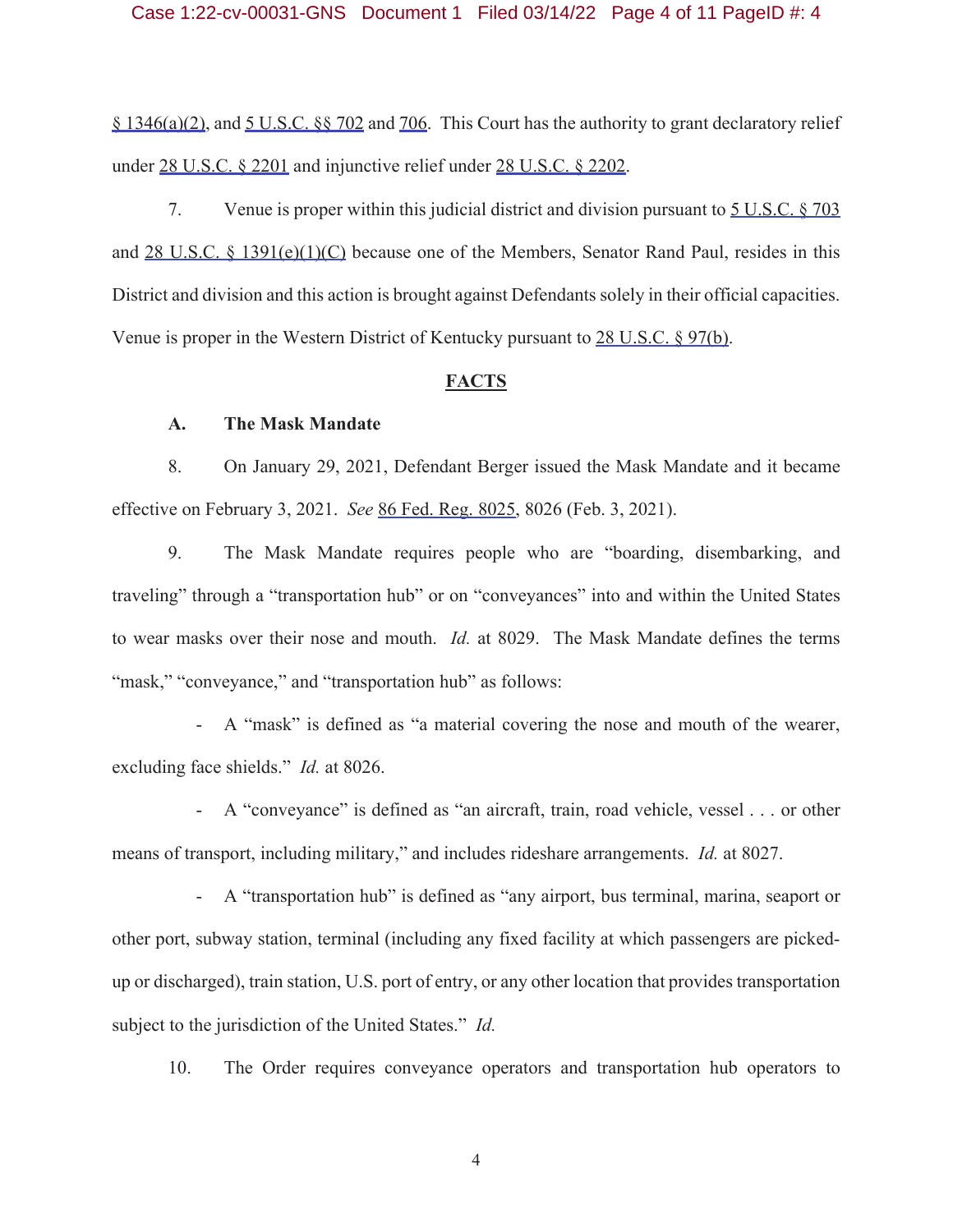enforce the Mask Mandate. *Id.* at 8026.

11. The Mask Mandate states that "[m]asks help prevent people who have COVID-19, including those who are pre-symptomatic or asymptomatic, from spreading the virus to others," but provides no findings that show masks have limited the interstate spread of COVID-19 through conveyances and transportation hubs. *Id.* at 8028.

12. The Mask Mandate applies to all travelers, irrespective of whether they have been exposed to COVID-19. It permits everyone, including healthy people and people who may or may not have been exposed to COVID-19, to not wear a mask when eating, drinking, or taking medication, "for brief periods," when wearing of oxygen masks on airplanes is required, or when unconscious or incapacitated. *Id.* at 8027.

13. The Mask Mandate states that it was not subject to notice and comment and a delay in the effective date because "good cause" existed to forgo these basic procedural safeguards, yet the Mask Mandate remains in effect 13 months later, still without any notice or comment. *Id.* at 8030.

14. Violating the Mask Mandate carries criminal penalties. *Id.* at 8030 n.33.

## **B. Members**

15. The Members frequently travel via commercial airlines subject to the Mask Mandate, each taking numerous flights per year, including flights that originate or arrive in the Western District of Kentucky.

16. Members are required to wear a mask on each of these flights and while traveling through airports throughout the United States because of the Mask Mandate, except, of course, when he or she is, *inter alia*, eating or drinking or "for brief periods."

17. Members object to wearing a mask and would not wear a mask if the Mask Mandate

5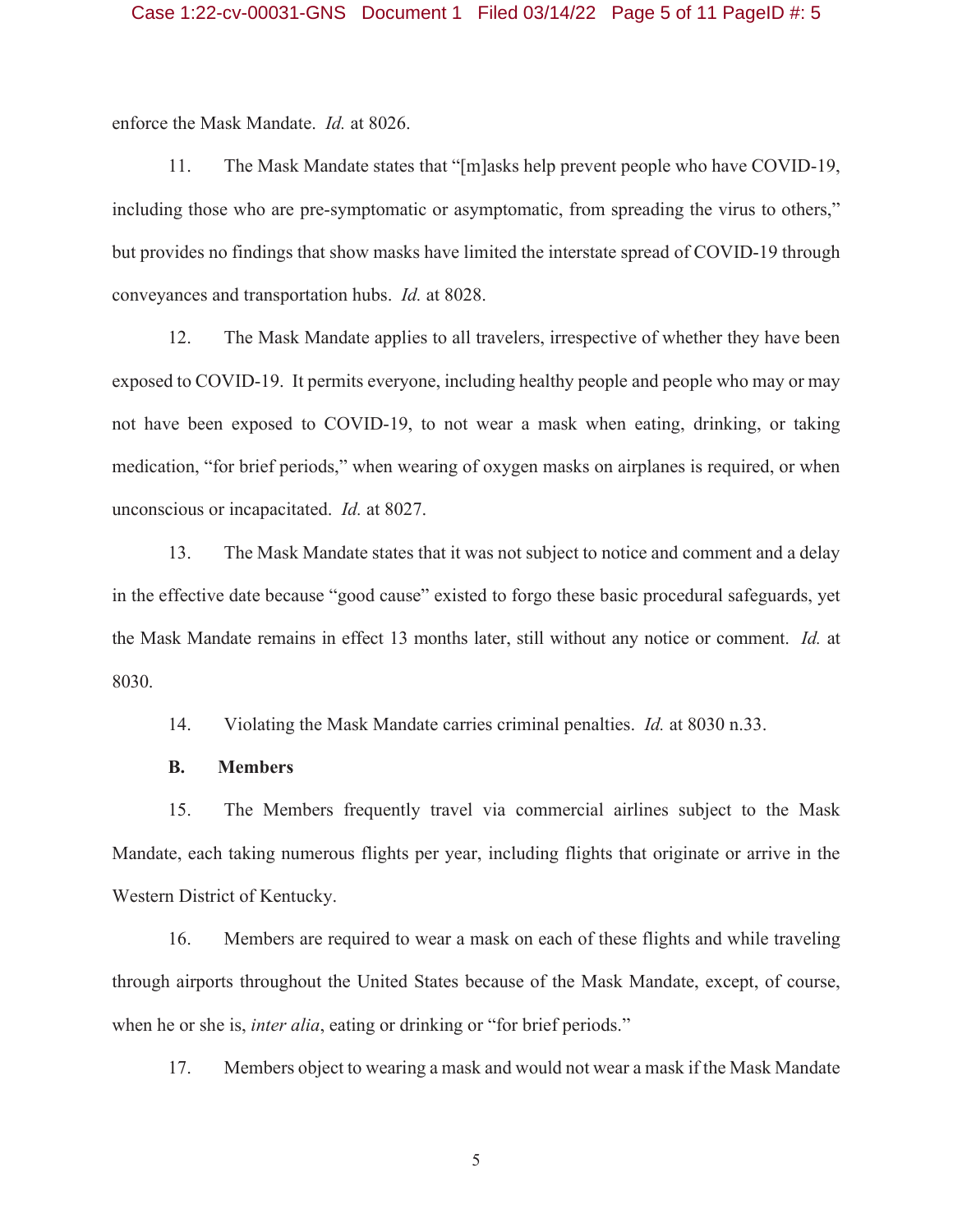did not exist. Furthermore, the requirement to wear a mask pursuant to the Mask Mandate requires the Members to purchase masks, causing them ongoing financial harm in the form of out-of-pocket expenditures for the purchase and use of each mask. To be clear, Members do support the right of every individual to make their own decisions as to whether to continue to wear a mask.

# **COUNT I AGENCY ACTION NOT IN ACCORDANCE WITH LAW AND IN EXCESS OF AUTHORITY (Violation of the Administrative Procedure Act)**

18. Members incorporate the foregoing paragraphs as if set forth fully herein.

19. Pursuant to the Administrative Procedure Act (the "**APA**"), a court must "hold unlawful and set aside agency action" that is "not in accordance with law" or "in excess of statutory . . . authority, or limitations, or short of statutory right." *See* 5 U.S.C. § 706(2)(A), (C).

20. The Mask Mandate indicates its statutory and regulatory authority is derived from 42 U.S.C. § 264, 42 C.F.R. §§ 70.2 (the regulation implementing § 264), 71.31(b), and 71.32(b).

21. The Mask Mandate is in excess of that authority for three reasons.

22. First, none of the statutes or regulations it cites authorize the CDC to make or enforce regulations that amount to a blanket preventative measure against people who may or may not be carrying an infectious disease. Such a broad reading of the statute would be "tantamount to creating a general federal police power." *Skyworks, Ltd. v. CDC*, 524 F. Supp. 3d 745, 758 (N.D. Ohio March 10, 2021).

23. Second, the CDC's claim of authority under 42 U.S.C. § 264(a) does not take into account the limiting language also found in that subsection. A statute must be read in context. *Hibbs v. Winn*, 542 U.S. 88, 101 (2004). Section 264(a) grants the CDC the authority to "make and enforce such regulations as in his judgment are necessary to prevent the introduction, transmission, or spread of communicable diseases from foreign countries into the States or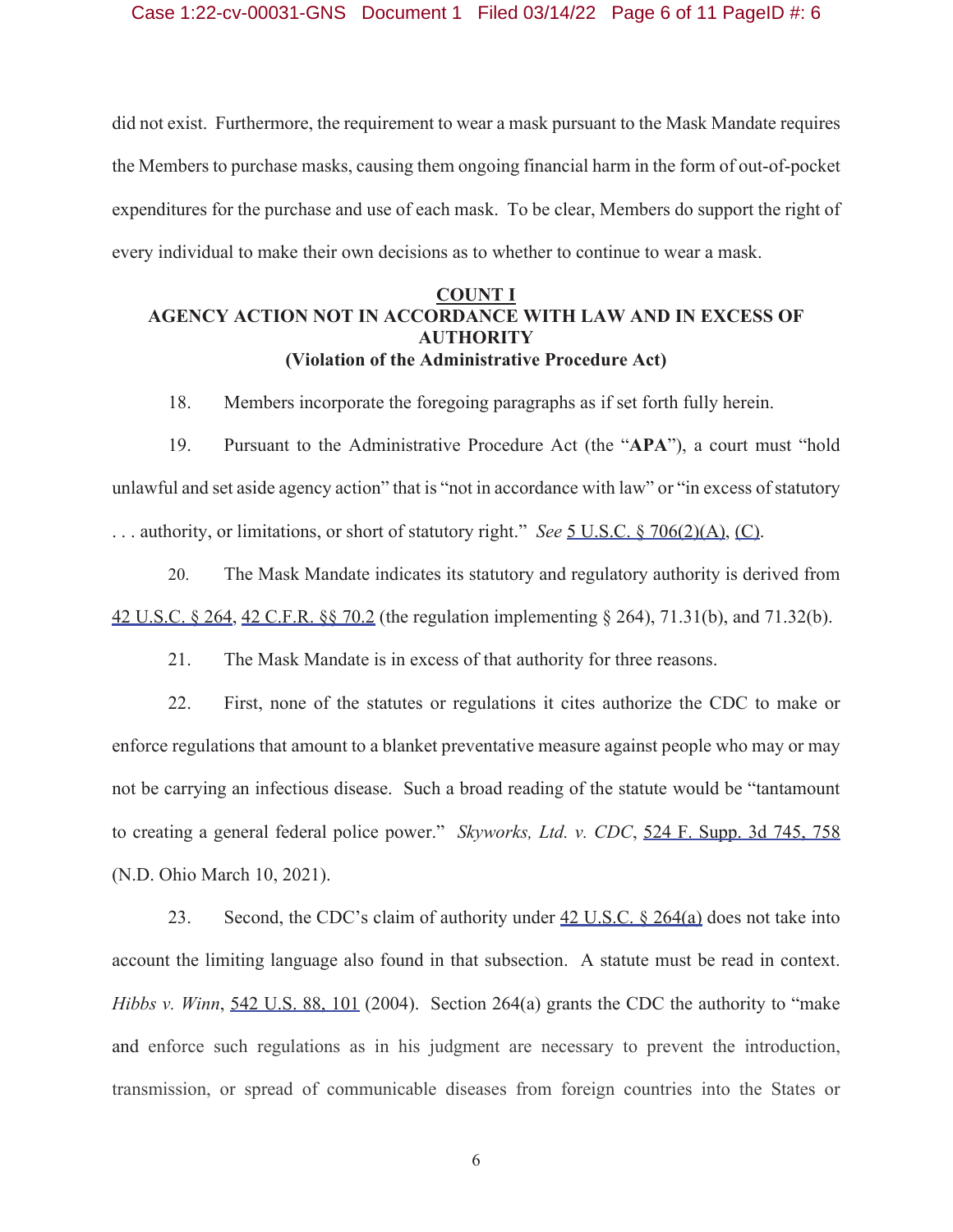#### Case 1:22-cv-00031-GNS Document 1 Filed 03/14/22 Page 7 of 11 PageID #: 7

possessions, or from one State or possession into any other State or possession." This grant of authority, however, is limited by the language found in the next sentence: "For purposes of carrying out and enforcing such regulations, the [CDC] may provide for such inspection, fumigation, disinfection, sanitation, pest extermination, destruction of animals or articles found to be so infected or contaminated as to be sources of dangerous infection to human beings, and other measures, as in his judgment may be necessary."  $42 \text{ U.S.C.} \& 264(a)$ . The catchall provision "and other measures" is limited to "the kinds of measures" like the ones listed in the statute. *Ala. Ass'n of Realtors v. HHS*, 141 S. Ct. 2485, 2488-89 (2021). A mask mandate for all people, including those whose infection status is unknown, is unlike any of the measures listed in the statute.

24. Third, the CDC's interpretation of  $42$  U.S.C.  $8$  264 ignores the structure of the statute. The Mask Mandate repeatedly cites  $\S 264(a)$  as its authority. But  $\S 264(a)$  only allows the CDC to impose specific restrictions on property interests. The Mask Mandate is a restriction on travelers' liberty interests, which is an issue addressed by § 264(d). Section 264(d) applies only to "any individual reasonably believed to be infected with a communicable disease" and allows for apprehension and examination under only those circumstances. Read as a whole, as courts must do, it is clear that the "other measures" clause found in  $\S 264(a)$  does not allow the CDC to restrict the liberty interest of *all* travelers by requiring them to wear a mask.

25. On its face and as applied, the Mask Mandate violates Members' right to be free from unlawful regulations, and Members will be irreparably harmed unless this Court enjoins Defendants from enforcing the Mask Mandate. Members have no plain, speedy, and adequate remedy at law to prevent the Defendants from enforcing the Mask Mandate, and if not enjoined by this Court, Defendants will continue to enforce the Mask Mandate in violation of Members' rights. Accordingly, injunctive relief is appropriate.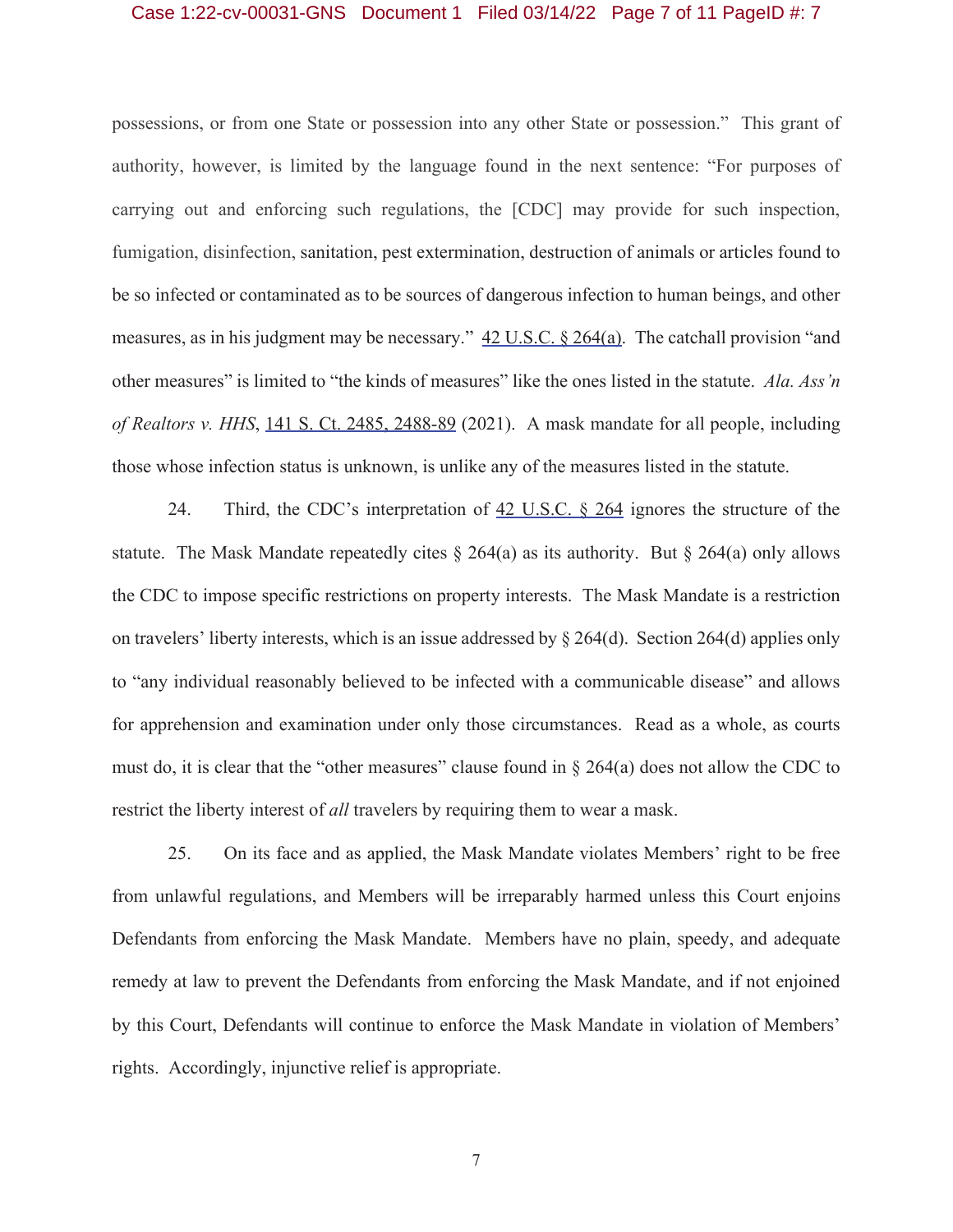26. An actual and substantial controversy exists between Members and Defendants as to their legal rights and duties with respect to whether the Mask Mandate exceeds the CDC's statutory authority. The case is presently justiciable because the Mask Mandate applies to Members on its face, and Members will face sanctions if they do not comply. Declaratory relief is therefore appropriate to resolve this controversy.

# **COUNT II AGENCY ACTION VIOLATES THE NONDELEGATION DOCTRINE (Violation of U.S. Const. Art. I, § I)**

27. Members incorporate the foregoing paragraphs as if set forth fully herein.

28. Article I, Section I of the U.S. Constitutions states, "All legislative powers herein granted shall be vested in a Congress of the United States." Beyond exceeding the authority granted to the CDC under 42 U.S.C. § 264 and the relevant regulations, the Mask Mandate also constitutes an unconstitutional delegation of legislative power to the CDC.

29. To comply with the nondelegation doctrine, a statute must delineate: (1) a general policy; (2) the agency to apply it; and (3) the boundaries of the delegated authority. *See Mistretta v. United States*, 488 U.S. 361, 372-73 (1989). The boundaries of the delegated authority must meaningfully constrain the Executive Branch's discretion.

30. If 42 U.S.C. § 264 could, in fact, be read to authorize the CDC to implement the Mask Mandate (which should not be the case), it does not provide adequate boundaries that meaningfully constrain the agency's authority. Accordingly, it violates the nondelegation doctrine. Members allege that both on its face and as applied, the Mask Mandate violates their constitutional rights.

31. Members will be irreparably harmed unless this Court enjoins Defendants from enforcing the Mask Mandate, and Members have no plain, speedy, and adequate remedy at law to

8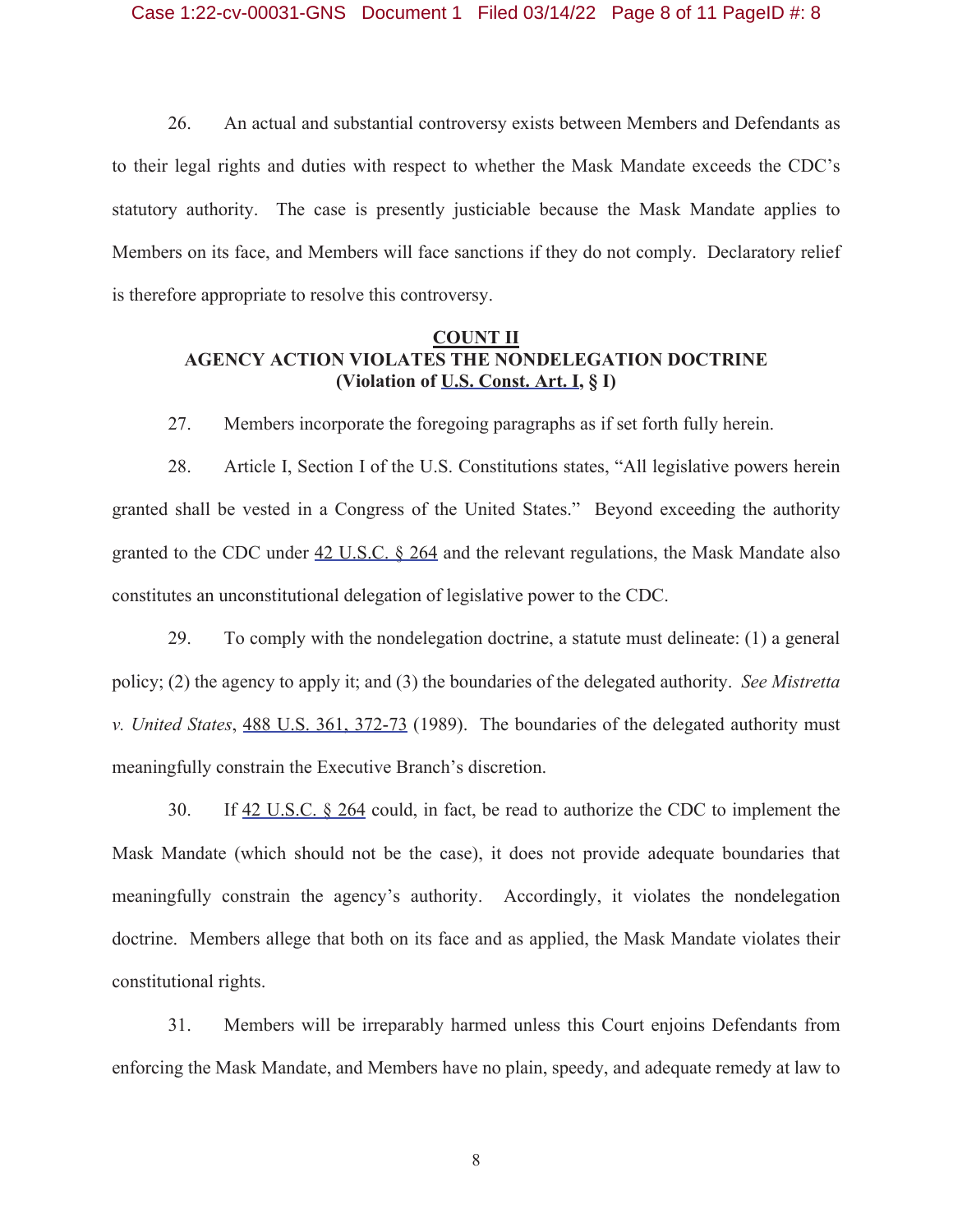#### Case 1:22-cv-00031-GNS Document 1 Filed 03/14/22 Page 9 of 11 PageID #: 9

prevent the Defendants from enforcing the Mask Mandate. If not enjoined by this Court, Defendants will continue to enforce the Mask Mandate in violation of Members' rights. Accordingly, injunctive relief is appropriate.

32. An actual and substantial controversy exists between Members and Defendants as to their legal rights and duties with respect to whether the Mask Mandate violates the United States Constitution. The case is presently justiciable because the Mask Mandate applies to Members on its face, and Members will face sanctions if they do not comply. Declaratory relief is therefore appropriate to resolve this controversy.

### **PRAYER FOR RELIEF**

Pursuant to 28 U.S.C. § 2201 and Fed. R. Civ. P. 57, it is appropriate and proper that a declaratory judgment be issued by this Court, declaring that the Mask Mandate is beyond the CDC's statutory authority or is unconstitutional, and that the Court issue an injunction prohibiting Defendants from enforcing the Mask Mandate pursuant to 28 U.S.C. § 2202 and Fed. R. Civ. P. 65.

WHEREFORE, Members pray for judgment against Defendants and that the Court:

- (1) Declare that the Mask Mandate is beyond the CDC's statutory authority because it is not authorized by 42 U.S.C. § 264;
- (2) Declare that the Mask Mandate is invalid under the Administrative Procedure Act, 5 U.S.C. § 706, because it exceeds the CDC's statutory authority;
- (3) Declare that the Mask Mandate violates the nondelegation doctrine of the U.S. Constitution and is therefore a violation of the separation of powers;
- (4) Hold unlawful and set aside the Mask Mandate;
- (5) Issue an injunction against the Defendants, as well as all agents, administrators,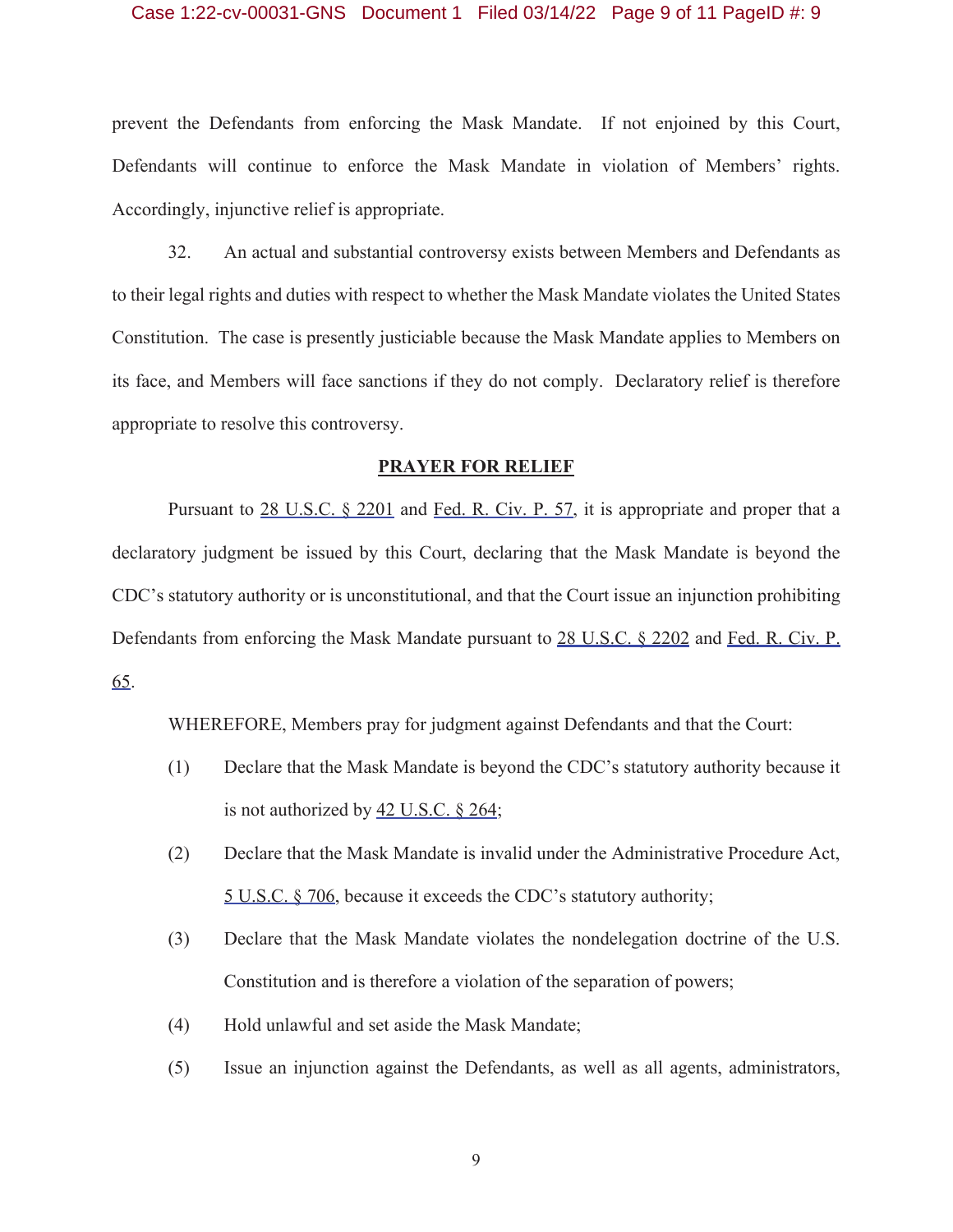employees, or other persons acting on behalf of the Defendants, from enforcing the Mask Mandate;

- (6) Award Members their costs and expenses incurred in bringing this action, including, but not limited to, reasonable attorney fees pursuant to 28 U.S.C. § 2412; and
- (7) Grant such other and further relief as the Court deems equitable, just, and proper.

# Dated: March 14, 2022 **SIRI & GLIMSTAD LLP**

Aaron Siri (Pro Hac Vice to be filed) Elizabeth A. Brehm (Pro Hac Vice to be filed) Catherine Cline (Pro Hac Vice to be filed) 200 Park Avenue, 17th Floor New York, New York 10166 Tel: (212) 532-1091 aaron@sirillp.com ebrehm@sirillp.com ccline@sirillp.com

Ursula Smith (Pro Hac Vice to be filed) 100 Congress Avenue, Suite 2000-4590 Austin, Texas 78701 Tel: (512) 265-5622 usmith@sirillp.com

# **Chris Wiest, Attorney at Law, PLLC**

/s/Christopher D. Wiest

Christopher Wiest (KBA #90725) Chris Wiest, Attorney at Law, PLLC 25 Town Center Blvd, Ste. 104 Crestview Hills, Kentucky 41017 Tel: (513) 257-1895 chris@cwiestlaw.com

*Attorneys for Members*